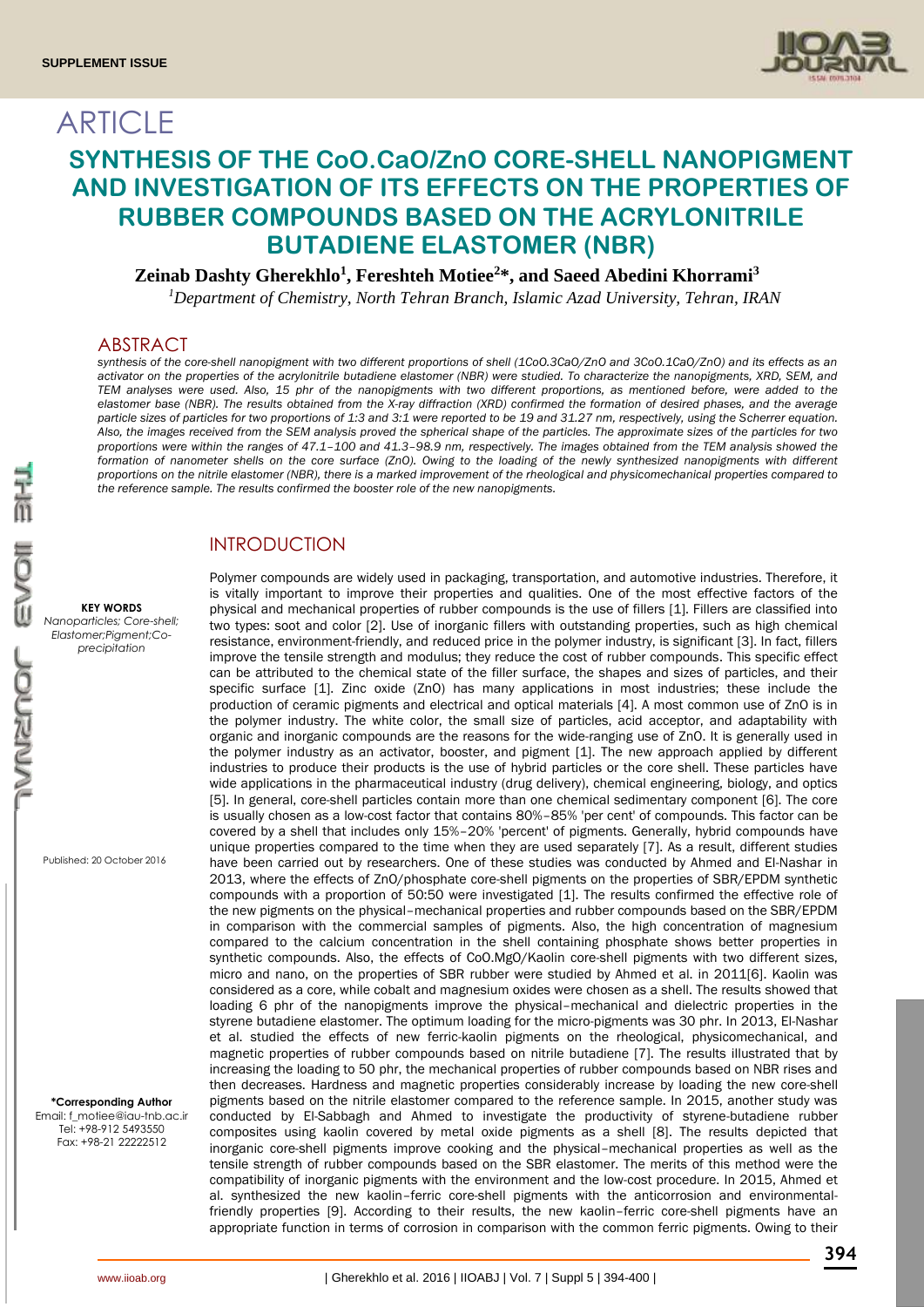

environmental-friendly properties and low-cost procedure, the new pigments can be a good choice for color formulation, booster fillers in rubbers, ceramic composites, and electric nonconductors. The most important point in their results is the possibility that hybrid pigments could be replaced with other dangerous pigments such as chromates with the same performance. In 2015, Mao et al. synthesized Ce2S3@ZnO with the core-shell structure and investigated its application as an inorganic and nontoxic pigment  $[10]$ . In their research, owing to the diffusion of hydrogen sulfide (H<sub>2</sub>S) by cerium selenide (Ce<sub>2</sub>S<sub>3</sub>) and the resultant environmental problems, cerium selenide was covered with a uniform layer of ZnO. The results indicated that a uniform layer of ZnO with a thickness of 40 nm was covered on the core surface via a simple and low-cost method. The presence of a protective layer of ZnO prevented the diffusion of H2S and hence the use of the new core-shell method resulted in the production of nontoxic, environmentfriendly, and odorless pigments that have thermal stability. In 2013, Mark et al. studied the application of the core-shell theory in reducing the use of ZnO on the nitrile elastomer [11]. According to their research, which is now under review and based on the Europe Union Theory regarding the pollution of ZnO, all industries try to reduce the use of ZnO. However, ZnO plays an important role in the vulcanization process of rubber compounds. In this research, the effects of green core-shell nanopigments with different proportions of shells (1CoO.3CaO/ZnO and 3CoO.1CaO/ZnO) on the physical–mechanical properties and cooking rubber compounds based on the nitrile elastomer were investigated. Also, the boosting level of new nanopigments was studied. It should be mentioned that ZnO was considered as a core that contains just 80% 'percent' of the compound in the new nanopigments and covered with a shell of cobalt and calcium oxide with proportions of 1:3 and 3:1. The shell only includes 20% 'percent' of nanopigments.

## MATERIALS AND METHODS

The chemicals employed in the synthesis of core-shell nanopigments are as follows:

Zinc oxide (ZnO) with 99% purity made by Daejung Company in South Korea, calcium nitrates and cobalt nitrates with 99% purity made by Merck Company in Germany, ammonia with 25% purity made by Merck Company in Germany, ethanol with 99% purity made by Merck Company in Germany.

The materials employed in the synthesis of rubber compounds based on the NBR are as follows:

Acrylonitrile butadiene (33%) made by LG Company in South Korea, stearic acid made by Chem Acid Company in Malaysia, CBS made by Lanxess Company in Belgium, sulfur with 99% purity made by Tesdak Company in Iran, ZnO made by Shokouhieh Company in Iran, dioctyl phthalate (DOP) made by LG Company in South Korea.

The devices employed in the characterization of core-shell nanopigments are as follows:

Electric furnaces (the BATEC-PC-21 model) made in Taiwan, the X-ray diffraction (XRD) device (the STOE-STIDY-MP model) made in Germany, the scanning electron microscope (SEM) device (the KYKY-EM3200 model) made in China, the transmission electron microscope (TEM) device (the EM10C-100KV model) made by ZEISS Company in Germany.

The devices employed in testing rubber compounds based on the NBR elastomer are as follows:

Two-roller mill made by WSMCO.LTD Company in Taiwan, the rheometer device (the MDR-HIWA900 model) made by HIWA Company in Iran, the laboratory hydraulic press (the PTP60 model) made in Iran, the puller (the UNIVERSAL-M350-5KN model) made by TESTOMETRIC Company in Iran.

#### Synthesis of core-shell nanopigments with two different proportions of the shell:

To synthesize 1CoO.3CaO/ZnO and 3CoO.1CaO/ZnO core-shell nanopigments, the co-precipitation method was used. It should be mentioned that the percentage of core and shell considered for nanopigments were 80% and 20%, respectively. First, certain amounts of cobalt nitrate and calcium nitrate along with ZnO were dissolved in water. To create an alkaline media, ammonia was added. Then, the solution was stirred using a magnet for 6–12 h. The obtained precipitate was filtered, heated in an oven, and finally, calcined in an electric furnace with an average slope of 20  $^{\circ}$ C.min-1 within a temperature range of 600-1000  $^{\circ}$ C for 1–12 h. To characterize the nanopigments, X-ray diffraction, SEM, and TEM analyses were performed. The achieved results have been discussed in the Results and Discussion section.

Synthesis of rubber compounds based on the NBR: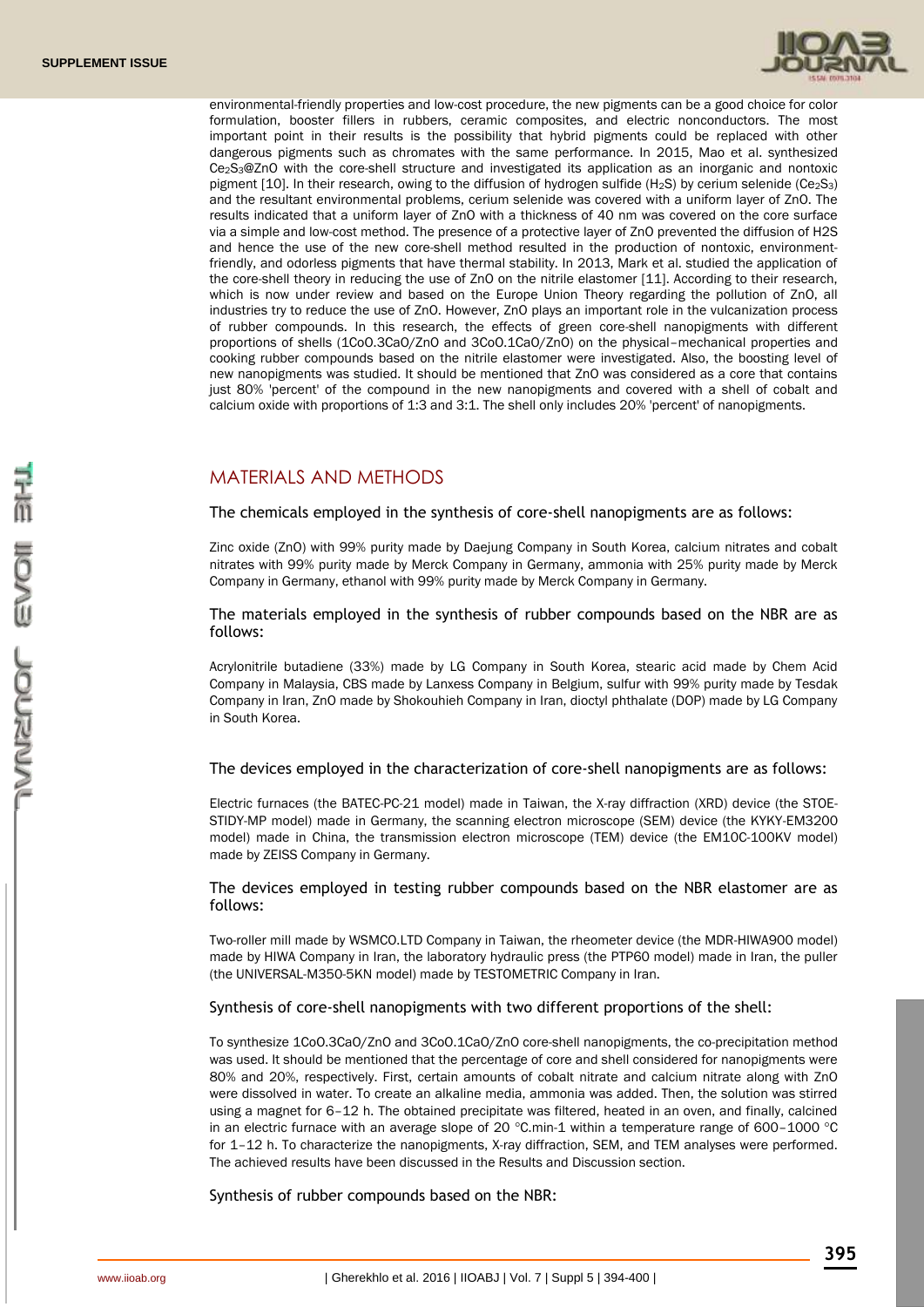

The synthesis of rubber compounds was accomplished based on the new formulation presented in [Table 1]. In this research, a sample was considered as a reference sample without nanopigments, and two other samples were loaded by the new nanopigments. First, the components were processed on the two-roller mill device within a temperature range of  $75-80$  °C in two steps. During the synthesis of the mixture, the temperature, time, and shape of sections were exactly controlled. To start the synthesis of rubber compounds, the elastomer, activators, fillers, emollients, and antioxidants were processed by the two-roller mill device. In the second step, the accelerator and sulfur were added to the mixture because early use of the two compounds disrupts the cooking process. In this study, owing to the absence of soot, the new core-shell nanopigments were added to the mixture after adding the activator. The most significant thing in the synthesis of rubber compounds is a uniform distribution of nanopigments via the core-shell method, which is an important advantage in using new nanopigments. After preparing the mixture, the samples were kept at room temperature for 24 h, pressed under by the hydraulic press device, and baked under the appropriate temperature. Next, the tensile and cooking tests were carried out. The obtained results have been discussed in the Results and Discussion section.

**Table 1:** The selected formulation for the synthesis of rubber compounds

| <b>Chemicals</b>                                                                                                                     | $Z_{\rm b}$ | $Z_{1:3}$ | $Z_{3:1}$ |  |  |  |
|--------------------------------------------------------------------------------------------------------------------------------------|-------------|-----------|-----------|--|--|--|
| <b>NBR</b>                                                                                                                           | 100         | 100       | 100       |  |  |  |
| S.A (Stearic acid)                                                                                                                   | 1.5         | 1.5       | 1.5       |  |  |  |
| N-Cyclohexyl-2-benzothiazole Sulfonamide (CBS)                                                                                       | 1.7         | 1.7       | 1.7       |  |  |  |
|                                                                                                                                      | 1.5         | 1.5       | 1.5       |  |  |  |
| ZnO                                                                                                                                  | 5           | 5         | 5         |  |  |  |
| Dioctyl phthalate (DOP)                                                                                                              | 3           | 3         | 3         |  |  |  |
| 1CoO.3CaO/ZnO                                                                                                                        |             |           | 15        |  |  |  |
| 3CoO.1CaO/ZnO<br>15                                                                                                                  |             |           |           |  |  |  |
| Values based on phr (Part per Hundred parts of Rubber)                                                                               |             |           |           |  |  |  |
| $Zb$ . The reference sample without the nanopigments.<br><b>7</b> $\cdot$ The cample containing 15 phr of 10e0.30e0/7n0 perceptament |             |           |           |  |  |  |

**Z1:3:** The sample containing 15 phr of 1CoO.3CaO/ZnO nanopigment. **Z3:1:** The sample containing 15 phr of 3CoO.1CaO/ZnO nanopigment.

# RESULTS and DISCUSSION

The XRD analysis was employed to investigate the crystal structure of the synthesized core-shell nanopigments. The analysis was carried out at 25  $^{\circ}$ C in the presence of a copper lamp. The XRD patterns of 1CoO.3CaO/ZnO and 3CoO.1CaO/ZnO core-shell nanopigments have been illustrated in [Fig. 1] and [Fig. 2].



**Fig. 1:** The XRD pattern of the 1CoO.3CaO/ZnO nanopigment.



**396**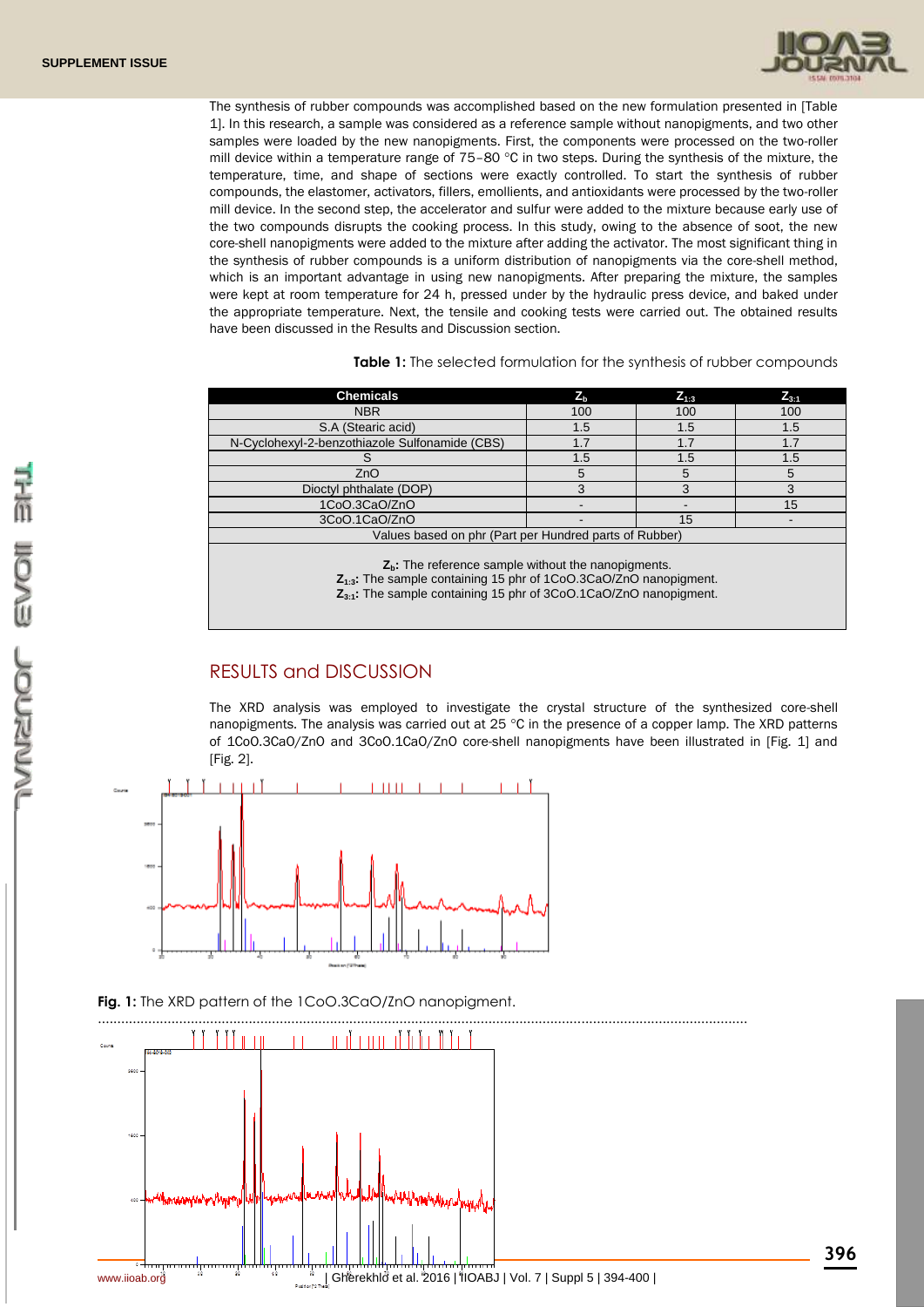

#### **Fig. 2:** The XRD pattern of the 3CoO.1CaO/ZnO nanopigment.

.............................................................................................................................................................

1) The peaks at  $2\theta = 31.7^\circ$  and  $36.2^\circ$  are related to the ZnO that has the hexagonal crystal lattice in two synthesized nanopigments.

2) The peak illustrated at  $2\theta = 65.2^{\circ}$  shows the cobalt oxide with cubic crystal lattice in two samples.

3) The peak at  $2\theta = 89.23^\circ$  confirms the presence of calcium oxide with cubic crystal lattice in two samples of nanopigments.

The results depict the successful formation of the desired phases. The average sizes of the synthesized nanopigments were reported to be about 31.7 and 19 nm using the Scherrer equation for two proportions of 3:1 and 1:3, respectively. The calculations for determining the average size of particles was carried out using [Formula 1].

Formula 1:

$$
D = \frac{0.9\lambda}{6\cos\theta}
$$

where D is the size of crystal beads,  $\lambda$  is the wavelength of X-ray,  $\beta$  is the peak width in the half of maximum intensity (radian), and  $\theta$  is the diffraction angle. [Fig. 3] and [Fig. 4] show the SEM and TEM images of the synthesized nanopigments with the proportion of 1:3. The results obtained from SEM, illustrated in [Fig. 3], confirms the presence of non-uniform spherical particles. Also, the size of particles has been reported within the range of 47-100 nm. [Fig. 4] depicts the transmission electron microscopy images that confirm the presence of a core with a thickness of 70 nm which is covered with a thin and uniform shell with a thickness of 3 nm. According to these images, the particle size has been reported to be lower than 100 nm.



**Fig. 3:** The SEM image of the 1CoO.3CaO/ZnO nanopigment with 20,000 times magnification.



 **Fig. 4:** The TEM image of the 1CoO.3CaO/ZnO nanopigment.

.....................................................................................................................................................................................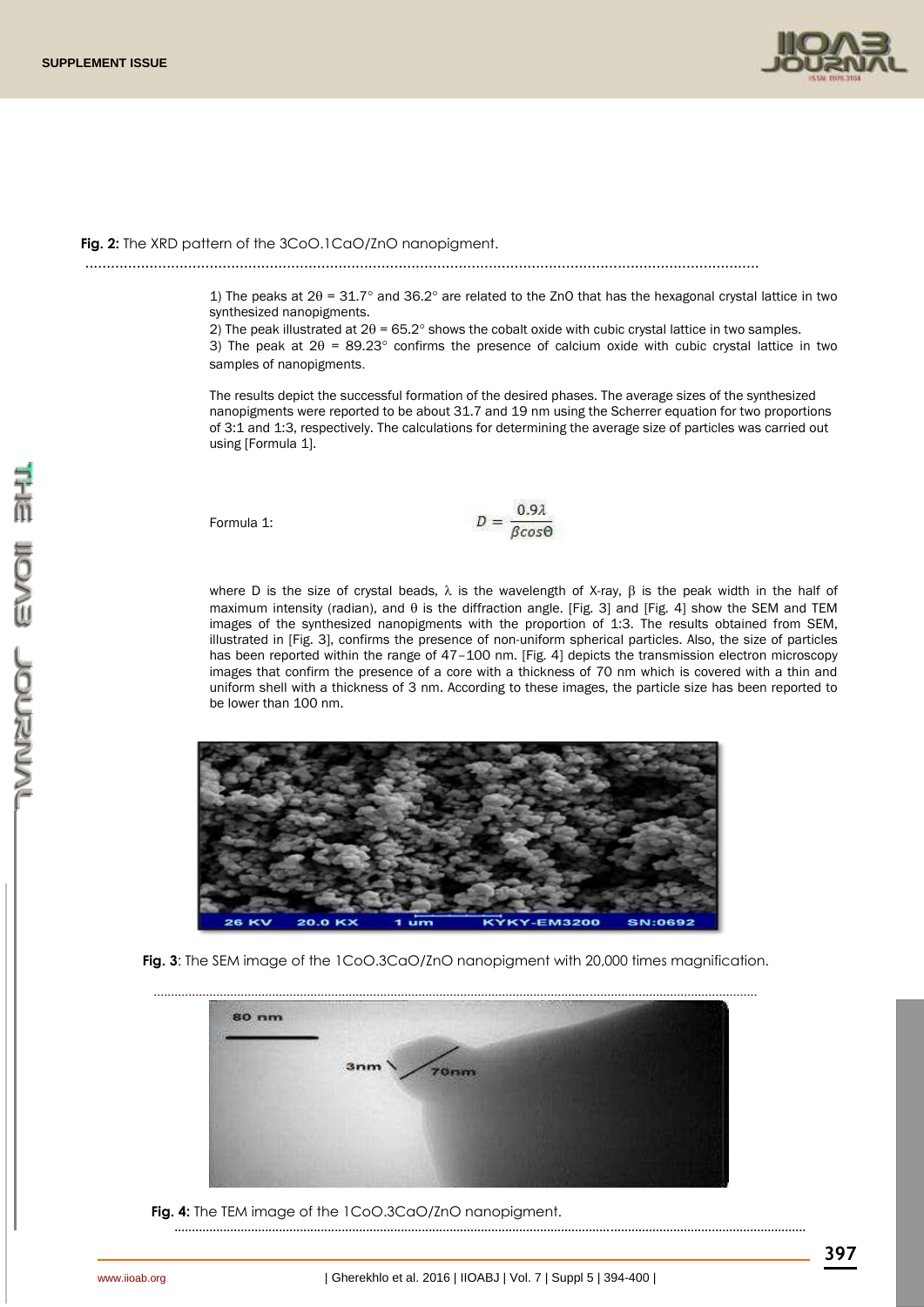

The results obtained from TEM and SEM analyses for the nanopigment with the proportion of 3:1 have been illustrated in [Fig. 5] and [Fig. 6]. The results of the TEM analysis, shown in [Fig. 5], depict the nonuniform spherical shape of particles. The size of particles has been reported to be within a range of 41.3– 98.9 nm. As shown in [Fig. 6], the results of TEM confirm the presence of a core with a thickness of 33.5 nm which was covered by a thin and uniform shell with a thickness of 3.6 nm. It should be mentioned that the proportions of the core and shell in the synthesis of the nanopigments are about 80% and 20%, respectively. The major part of the core is ZnO and the remaining 20% is related to the different oxides of cobalt and calcium as the shell.



**Fig.5:** The SEM image of the 3CoO.1CaO/ZnO synthesized nanopigment with 20,000 times magnification.

................................................................................................................................................................



**Fig.6:** TEM image of the 3CoO.1CaO/ZnO nanopigment with 125,000 times magnification.

........................................................................................................................................... The results obtained from the rheological or cooking properties of rubber compounds containing new nanopigments, compared to the reference sample, have been presented in [Table 2]. As can be seen, the amount of the maximum moment (MH) increases by adding nanopigments based on elastomer compounds compared to the reference sample. The reason for this increase can be attributed to the presence of nanopigments and strong interactions with the polymer matrix. Owing to an increase in the effective contact surface of nanopigments and strong bonds (Van der Waals forces or chemical bonds) connecting the polymer chains to the surfaces of nanopigments, the cross-links increase, resulting in a decrease of polymer chains in the rubber compounds and an increase in the maximum moment [4, 6]. The minimum moment (ML), which is defined as a level of hardness in the vulcanized compound, shows a constant trend at the beginning of the cooking process. The  $\Delta M$  parameter is the density of cross-links; it is obtained from the difference between the maximum and minimum moments. The results illustrate the increase in the  $\Delta M$  parameter. The changes of the cooking moment by loading nanopigments can be used to determine the interactions or the level of boosting between the nanopigment-polymer matrix [3]. This factor is named as the reinforcement factor or  $\alpha$ f, which is calculated using [Formula 2].

Formula.2:

 $\frac{\textit{Dmax}-\textit{Dmin}}{\textit{D}_{\textit{max}}^{\textit{O}}-\textit{D}_{\textit{min}}^{\textit{O}}}-1=\alpha_f \frac{\textit{m}_f}{\textit{m}_p}$ 

where  $D_{\text{max}}$ - $D_{\text{min}}$  is the maximum changes of moment during the cooking process for the rubber loaded by nanopigments,  $D^{\circ}$ <sub>max</sub>-D $^{\circ}$ <sub>min</sub> is the maximum changes of moment during the cooking process for the raw rubber,  $\alpha_f$  is the reinforcement coefficient,  $m_f$  is the mass of nanopigment, mp is the mass of elastomer base used [1]. As presented in [Table 2], the amount of reinforcement increases by loading nanopigments compared to the reference sample. This increase in the sample with a proportion of 3:1 is more than the increase in the sample with a proportion of 1:3. This increase can be due to the strong interfacial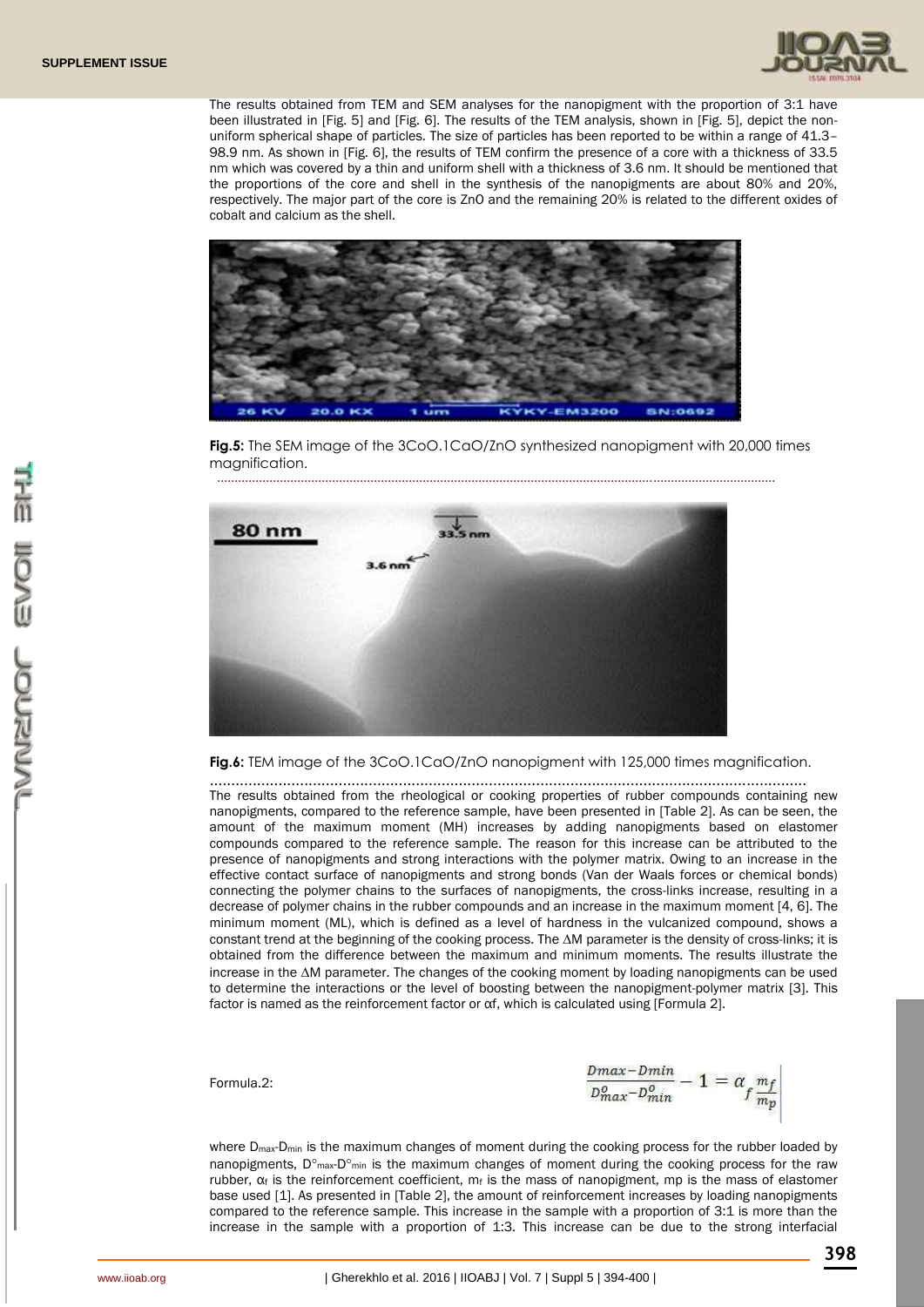

interaction of the nanopigment-polymer matrix. These positive changes show the boosting effects of the new core-shell nanopigments [1]. Three other significant parameters are scorch time (Ts2), the optimal time for cooking or  $Tc_{90}$  (the time needed to reach the 90% of final moment), and the cooking rate index (CRI). Loading the new core-shell nanopigments reduces the optimal time for cooking because of the effects of nanopigments on the decreasing time required for the sulfuring process in the cooking. Also, a uniform distribution of nanopigments into the nitrile elastomer matrix not only reduces this parameter, but also improves the process of producing and saving energy [6]. On the other hand, the effects of chemical active sites and surface properties of the new core-shell nanopigments cause an effective interaction between the nanopigments and polymer chains as well as increase the formation of cross-links in the polymer. As a result, the vulcanization process takes place quickly to decrease the optimal time for cooking [3, 6]. Also, the cooking rate index of the rubber compound loaded by the 1CoO.3CaO/ZnO nanopigment increases, and the 3CoO.1CaO/ZnO nanopigment shows the similar behavior with the reference sample. The scorch time is decreased by loading the core-shell nanopigments.

**Table2:** The results obtained from the rheological properties (cooking)

|                                                                                                                                                                                               |                | Sample number           | M,<br>dN.m | Mн<br>dN.m | $Tc_{90}$<br>min:sec | Ts,<br>min:sec | <b>CRI</b><br>$min^{-1}$ | $\mathsf{f}_\alpha$ | $\Delta M$<br>(M <sub>H</sub> -M <sub>L</sub> ) |
|-----------------------------------------------------------------------------------------------------------------------------------------------------------------------------------------------|----------------|-------------------------|------------|------------|----------------------|----------------|--------------------------|---------------------|-------------------------------------------------|
| <b>Core-Shell</b>                                                                                                                                                                             | Z <sub>h</sub> | <b>Without Pigments</b> | 0.552      | 6.208      | 14:55                | 6:04           | 11.303                   | ------              | 5.656                                           |
| pigments 15 phr                                                                                                                                                                               | $Z_{1:3}$      | 1CoO.3CaO/ZnO           | 0.552      | 6.484      | 13:16                | 5:48           | 13.387                   | 0.32                | 5.932                                           |
|                                                                                                                                                                                               | $Z_{3:1}$      | 3CoO.1CaO/ZnO           | 0.552      | 7.173      | 13:22                | 5:34           | 11.303                   | 1.13                | 6.621                                           |
| $Zb$ . The reference sample without the nanopigments.<br>$Z_{1:3}$ . The sample containing 15 phr of 1CoO.3CaO/ZnO nanopigment.<br>$Z_{3:1}$ : The sample containing 15 phr of 3CoO.1CaO/ZnO. |                |                         |            |            |                      |                |                          |                     |                                                 |

Another test was the tensile test carried out on the rubber compounds loaded by the new core-shell nanopigments. The results obtained from the tensile test have been depicted in [Table 3].

**Table 3:** The trend of changes in the physicomechanical properties of the rubber compounds containing nanopigments and the reference sample

| Sample number |                | Stress<br>$N/mm^2$      | Elongation<br>mm | Modulus 100%<br>$N/mm^2$ | Modulus300%<br>$N/mm^2$ |      |
|---------------|----------------|-------------------------|------------------|--------------------------|-------------------------|------|
|               | Z <sub>b</sub> | <b>Without Pigments</b> | 2.16             | 236.44                   | 1.04                    | 1.84 |
|               | $Z_{1:3}$      | 1CoO.3CaO/ZnO           | 2.10             | 210.04                   | 1.22                    | 2.01 |
|               | $Z_{3:1}$      | 3CoO.1CaO/ZnO           | 2.20             | 227.03                   | 1.20                    | 2.00 |

As can be seen, the improvement in physicomechanical properties is related to loading the nanopigments in such a way that this increase shows a good interaction between nanopigments and polymer. A slight increase of the tensile strength in the rubber compound containing 3CoO.1CaO/ZnO is due to the improvement of interfacial bonds between the nanopigments–polymer matrix because a strong interaction can lead to the increase and transfer of resulting tensions from the polymer matrix to the core-shell nanopigment distributed into the rubber compound [3, 6]. More improvement in the tensile modulus about 300%(Tensile stress at 300% elongation. also known as "300% Moduluse") and 100%(Tensile stress at 100% elongation. also known as "100% Moduluse") compared to the reference sample confirms a uniform distribution of nanopigments into the polymer matrix along with the interaction of the nanopigment– polymer matrix. This raises the effects of tensions transformed from the polymer matrix into the nanopigments distributed in the rubber compound [3, 6]. Another significant parameter is the reduction of the increased length in the breaking point—this decreases in two rubber compounds containing the new nanopigments compared to the reference sample. This can be attributed to the increase of the boosting power by the core-shell nanopigments and the polymer chains being harder. Hence, the flexibility of vulcanized rubber gets decreased [3].

### **CONCLUSION**

In this research, the synthesis of 1CoO.3CaO/ZnO and 3CoO.1CaO/ZnO core-shell nanopigments with two different proportions of the shell and their effects on the cooking and physicomechanical properties of rubber compounds based on the acrylonitrile butadiene elastomer were investigated. Also, the XRD analysis showed the formation of the desired phases. The images obtained from SEM and TEM analyses confirmed the spherical shape of particles, the size of nanoparticles within the range of lower than 100 nm, and the formation of a thin shell layer on ZnO, respectively. Also, the results related to the rubber compounds containing nanopigments with the NBR base illustrated that the presence of new core-shell nanopigments can improve the cooking properties, especially the optimal time for cooking. The improvement of this parameter depends on different factors such as the size of particles, the increase of effective surfaces in new nanopigments, and the presence of chemical active sites. These factors can make strong and effective interactions between the nanopigments and the polymer matrix. Also, formation of strong bonds (Van der Waals forces or chemical bonds) increases the cross-links that improve the